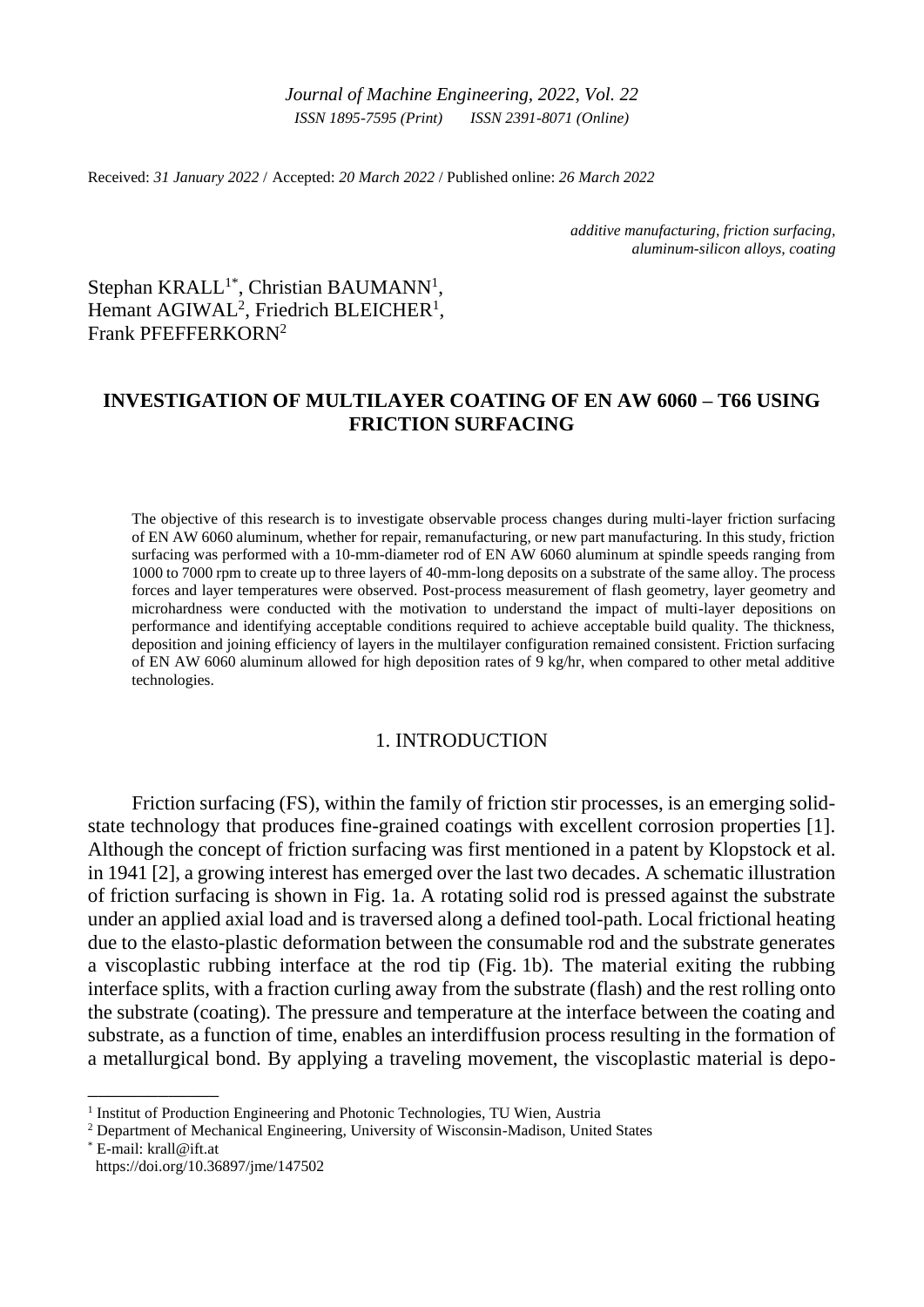sited onto the substrate surface in a continuous manner. The difference in the tangential velocity to the linear translation velocity of the consumable rod with respect to the substrate was also reported as the cause for deposits to detach [3, 4].



Fig. 1. Schematic of multi-layer friction surfacing (a), thermomechanical events occurring during FS (b)

Friction surfacing uses a consumable rod, part of which becomes the coating, in comparison to the non-consumable tool used in friction stir welding. Additionally, the boundary conditions between friction surfacing and friction stir welding are very different impacting the heat transfer, when material is exposed to atmosphere, and the level of mixing between materials. Significant mixing of materials from both sides of the weld occurs in friction stir welding, whereas the bond between the coating and substrate in friction surfacing is believed to form by a diffusion bonding process with a small amount of relative motion between the surfaces. A closer relative of FS is the Additive Friction Stir process (MELD Manufacturing, Christiansburg, VA, USA) in which the solid feedstock is further constrained by a hollow tool with a shoulder. Unlike in FS, Additive Friction Stir supports the consumable rod along its entire length and adds additional downward pressure on the plastically deformed material as it is rolling onto the substrate [5]. In contrast to FS, the Additive Friction Stir process has a higher deposition rate by avoiding flash material [6].

Friction surfacing has been extensively performed with various combinations of aluminum alloys. The difficulty in weldability of aluminum alloys, makes friction surfacing a viable technology for performing coatings and repairs. Across multiple studies the impact of process parameters in deposition morphology and bonding characteristics for friction surfacing of aluminum alloys has been reported. Sakihama et al. investigated the behavior of 5052 aluminum alloy in FS with different rotational and traverse speeds [7]. Gandra et al. studied the effect of process parameters, such as, axial force, rotation and travel speed for two different aluminum alloys, AA 6082-T6 coatings on AA 2024-T3 substrates [8]. Kallien et al*.* performed a detailed experimental study of the process temperatures during FS of dissimilar aluminum alloys [9]. In general, the thickness and width of coatings decreased with increase in traverse speeds and axial pressures. The joining efficiency was found to improve with reduction in axial pressures and rotation speeds. With peak temperatures during friction surfacing staying below the solidus, the coated structures have better mechanical properties compared to the fusion based deposition methods, with tensile strength of higher than 75% of the base material [10]. The material flow during friction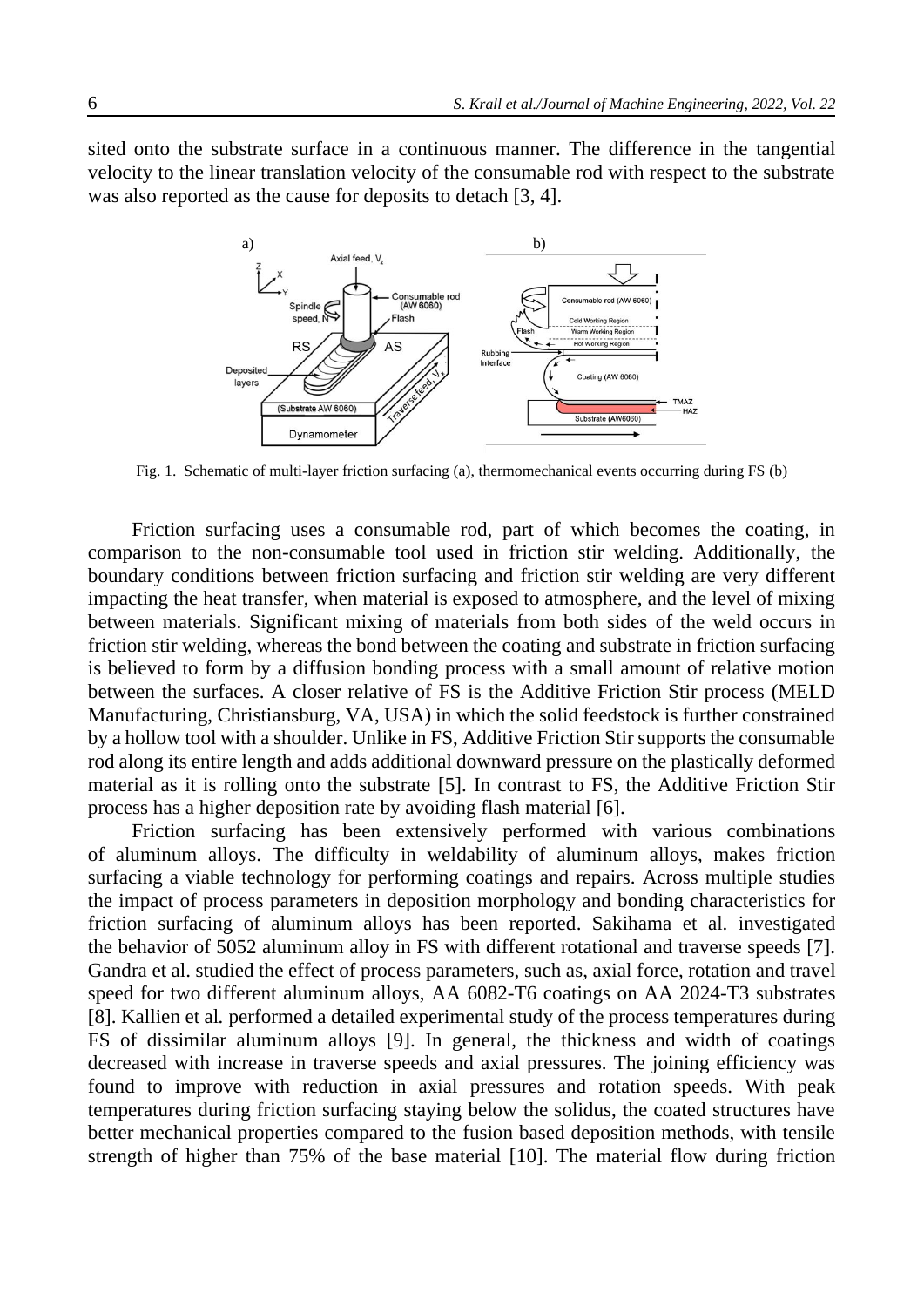surfacing of aluminum alloys has been described to be similar to simple shear flow [11]. The high strain rates and temperature conditions lead to discontinuous dynamic recrystallization of the deformed material. In general, this results in higher hardness in coatings. Yu et al. [12] attributed the reduction in grain size and recrystallization for improvement in corrosion resistance in deposited coatings. Efforts have also been put to understand the thermomechanical evolution of the process by using computational methods to conduct phase-field temperature simulations. Pirhayati et al. [13] studied the impact of traverse speed on incubation and recrystallization time during friction surfacing of AA 2024 aluminum alloys. The authors reported a reduction decrease in rate of plastic deformation with increasing traverse speeds. Higher temperatures in advancing side of the coating has also been reported in literature [14].

In recent years friction surfacing has also been deployed to produce multilayer coatings. Batchelor et al. [15] studied the effect of metal type on multilayer friction surfacing using consumable rods made of brass, aluminum, and stainless steel on mild steel substrates. They were only able to bond stainless steel on the mild steel substrates. Cause the thermal conductivity of the coating material is one of the important factors to ensure a good deposit. Tokisue et al. [16], deposited AA2017 alloy on AA5052 substrates. They reported a higher efficiency of deposit in multilayer configuration compared to monolayer coatings. Multilayer friction surfacing can involve significant reheating of previous layers on heat treatable alloys such as AA2014 when deposited over AA5083 [17]. They reported over-aging of strengthening precipitates due to the process. Multilayer friction surfacing has also been used to produce functionally graded coatings and metal matrix composites. Gandra et al. [18] used multilayered coatings to enable tailored coating compositions to achieve predefined gradients. They reinforced SiC particles in AA6083 rods in increasing concentration per layer. In another study Karthik et al. [19], were able to uniformly disperse reinforced titanium particles in AA5083 consumable rods, and deposited on substrates of the same material. They reported formation of very fine equiaxed grains and well-dispersed second phase particles.

The literature review has shown the feasibility of friction surfacing as an additive process using aluminum alloys, however, to the best of authors' knowledge, there still lies a gap in understanding the impact of processing parameters on the dynamics and performance of the process.

In this study friction surfacing was conducted using AW 6060 consumable rod and substrate. A comprehensive range of process parameters were chosen and their effects on the thermomechanical events of the process were studied using process signatures such as deposition morphology, forces and temperature profiles. The acceptable processing condition was then used for multi-layer configuration. This study is also the first to perform multi-layer friction surfacing with the aforementioned material combination.

### 2. MATERIALS AND METHODS

The experimental setup of the conducted FS experiments on a 3-axis CNC milling machine (HAAS, VF2, USA) is shown in Fig. 2. The consumable rods with a diameter of 10 mm were clamped in a normal collet chuck holder and had a protruding length of 40 mm.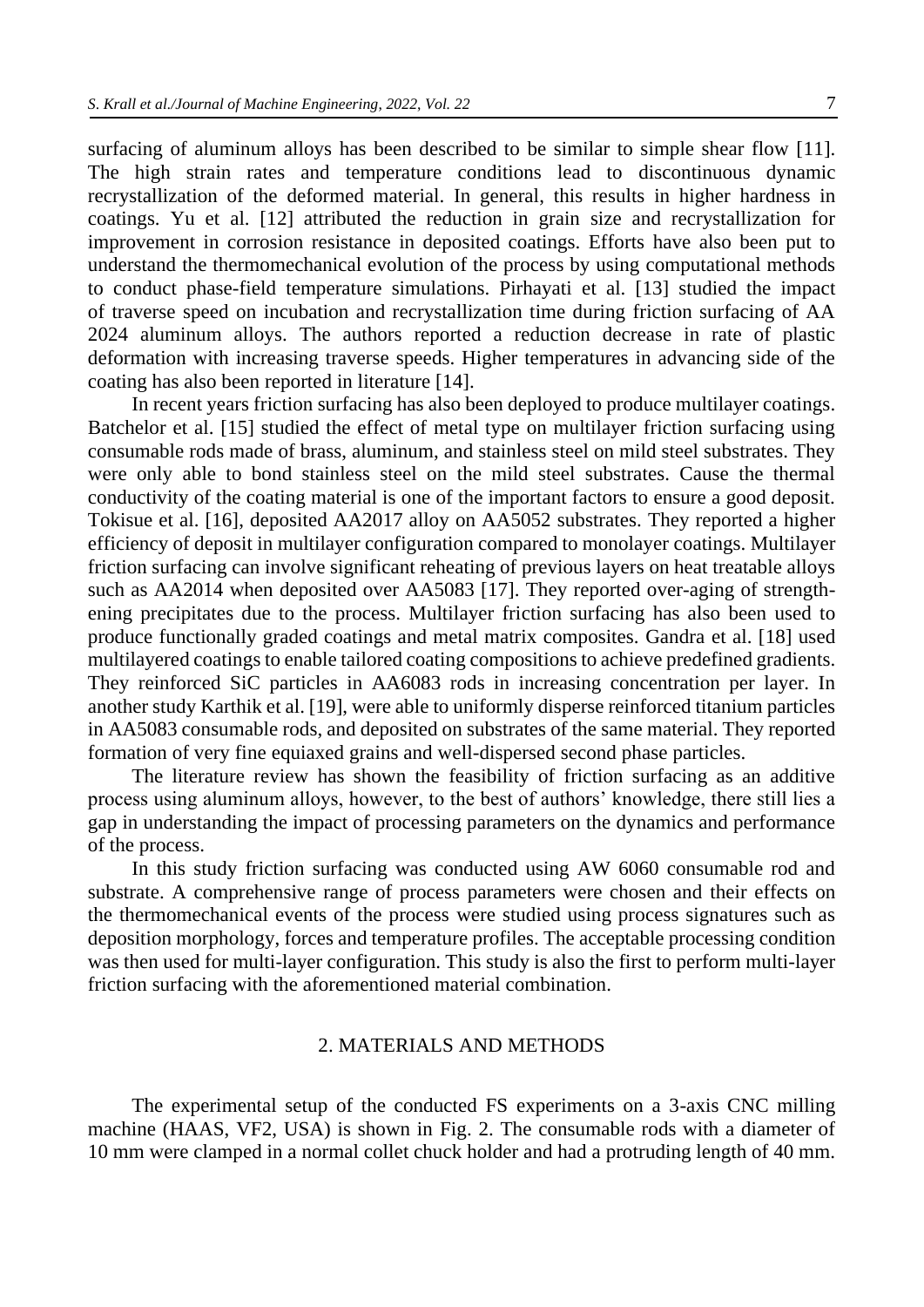The machining center is equipped with a dynamometer on the machine tool table, using a mounting plate, to measure process forces. The workpiece is mounted atop the three-axis piezoelectric force dynamometer (Kistler model 9139AA, Switzerland).

The photo measurements of the flash formation were made with a digital single-lens reflex (DSLR) camera (NIKON model D750, Japan) in series image capture mode. The photos were captured with an image size of 6016×4016 pixels at an exposure time of 1/20 seconds. Other parameters were set to aperture of F/8, and ISO value of 500. The DSLR was installed inside the machine enclosure to observe the process.

Furthermore, temperature measurement was done for the first layer. The maximum temperature to be expected from the literature in the FS process serves the basis to select suitable sensors. For aluminum, this is lower than the solidus temperature FS [1]. A resistance temperature detector (RTD) sensor PT 1000 (TE Connectivity, Germany) which uses a thin film platinum resistor was used to measure the temperature behavior. This single sensor was embedded in the substrate with a distance to the top surface of 0.1 mm. During the FS process the deposition was run over the sensor. The used RTD sensor is able to measure temperatures in a range of -50 to 600°C.

Due to the process dynamics in combination with a high local temperature resolution, miniature PT1000 with a size of 1.2×4.0 mm was selected. The temperature sensors must be supplied with 0.3 mA via a constant current source. This is necessary so that the temperatureproportional resistance value, which is detected by the AD converter of the microcontroller as a voltage drop at the sensor, can be properly calculated back to the temperature value. The resistance value of the PT-1000 about 1000 Ω at 0°C and about 3140 Ω at 600°C. The exact relationship between resistance value and temperature is provided by a  $2<sup>nd</sup>$  degree polynomial fit [20]. In order to detect the voltage-drop, an OPV circuit with an amplification factor of 5 is used downstream of the A/D converter. After amplifying the measurement signal by a factor of 5, this results in a theoretical measurement error of  $\pm 0.83$ °C.



Fig. 2. Experimental setup for friction surfacing tests at TU Wien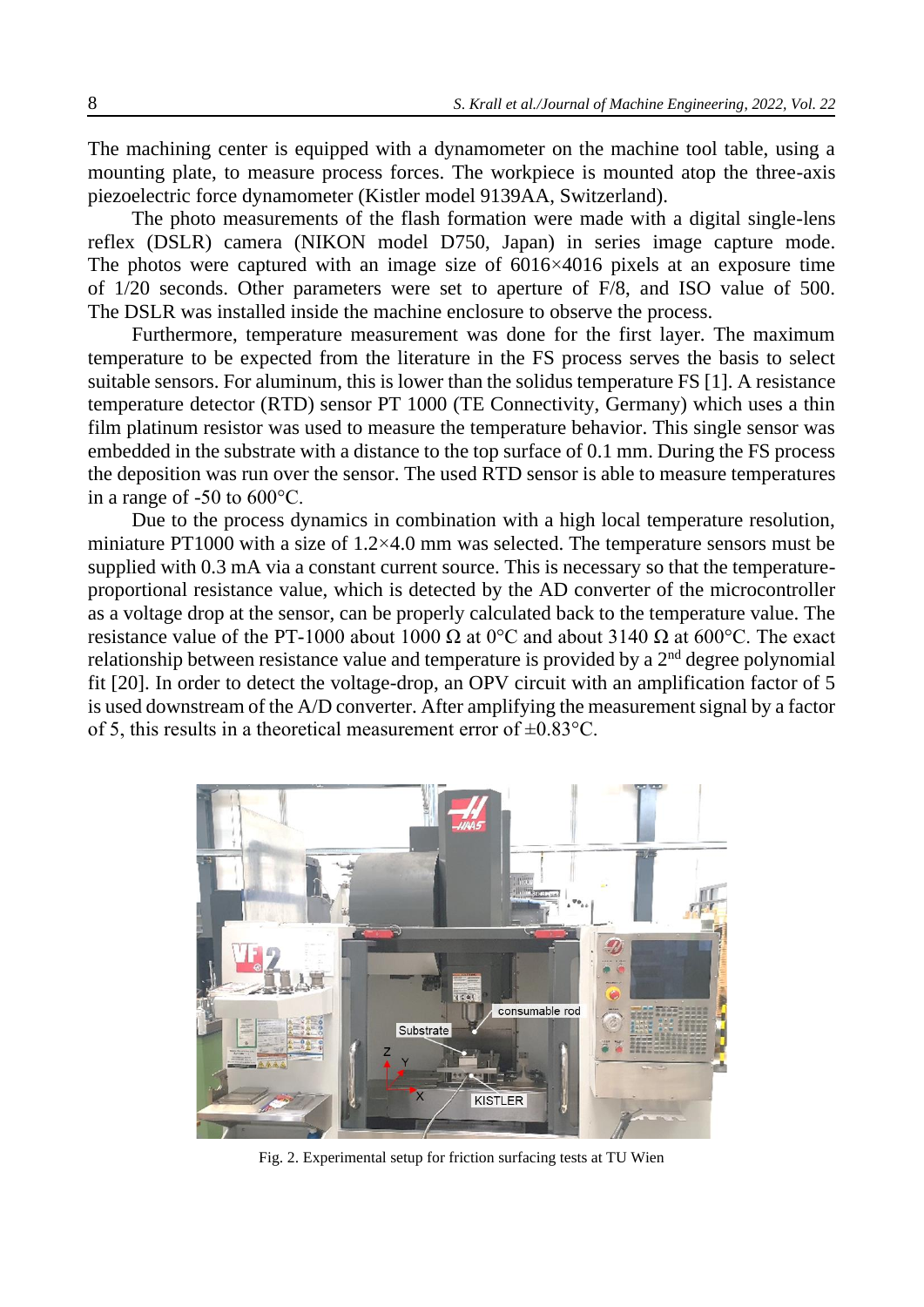Experiments were conducted using EN AW-6060 – T66 5-mm-thick aluminum sheet substrate (EMERUS, Bosnia & Herzegovina), with a tensile strength of *R<sup>m</sup>* 228 MPa and a mean hardness value of the 68 HV1. The EN AW-6060 – T66 aluminum rod of 10 mm diameter (ALCOMET AD, Bulgaria) has a tensile strength *R<sup>m</sup>* of 215 MPa and a mean hardness value of 78 HV1. Table 1 shows the chemical compositions of the aluminum substrate and rod which were used for all performed FS experiments.

| EN AW-6060 - T66 Standard* |                    | Substrate          | Consumable rod |
|----------------------------|--------------------|--------------------|----------------|
| Element                    | Weight%            | Weight%<br>Weight% |                |
| Silicon                    | $0.30 - 0.60$      | 0.4404             | 0.54           |
| Iron                       | $0.10 - 0.30$      | 0.1539             | 0.25           |
| Copper                     | $0.10 \text{ max}$ | 0.0001             | 0.00           |
| Manganese                  | $0.10 \text{ max}$ | 0.0022             | 0.01           |
| Magnesium                  | $0.35 - 0.60$      | 0.4063             | 0.53           |
| Zinc                       | $0.15 \text{ max}$ | 0.0069             | 0.01           |
| Titanium                   | $0.10 \text{ max}$ | 0.0088             | 0.01           |
| Chromium                   | $0.05$ max         | 0.0005             | 0.00           |
| Aluminum                   | <b>Balance</b>     | <b>Balance</b>     | <b>Balance</b> |

Table 1. Composition of EN AW-6060 – T66 substrate and consumable rod

The process kinematics of the friction surfacing process are shown in Fig. 3. In Fig. 3a the toolpath of the consumable rod is shown in terms of x and z movement and derived from this Fig. 3b shows a simplified velocity-time-graph. Starting the FS-process the consumable rod rotates with a defined spindle speed (*n*) and is positioned above the point of contact  $(z_p)$ . Next, the movement of the spindle with its clamped consumable rod with a constant plunge rate  $(v_{zp})$  in *z*-direction starts. After a dwell time  $(t_{dwell})$  the rod is traversed along the substrate in *x*-direction with a lateral traverse feed rate  $(v_x)$  and a constant axial feed rate  $(v_z)$ . The dwell time is defined as the time between the plunging and the start of the transverse motion. The cantilever length of the rod of all deposits  $(l_d)$ , measured from the collet chuck, was 40 mm. The cantilever length for all the consumable rods used in this study forms a good compromise in terms of mechanical stability. Wobbling or bending effects are kept low with a 4-to-1 ratio between the length and the diameter of the rod. The deposition length is limited to 40 mm. With an axial feed rate in the range of 440 to 1100 mm/min within an axial movement of 23 mm, only 17 mm still remain for flash formation. By that, the flash height limits the length of deposition (Fig. 3c). While the non-continuous nature of this process may limit its use in additively manufacturing new parts, it can be performed on any CNC mill to perform repairs or add small features. All materials were degreased before the tests with pure alcohol.

In Fig. 3c the motion of the rod in  $v_x$  and  $v_z$  during the traverse motion is visible and the evolution of the deposition and the flash height over time can be investigated.

Experiments starts with a parameter variation based on previous experiments. The test parameters are shown in Table 2. The parameter study was carried out for spindle speeds in the range 4000–7000 rpm and for traverse feed rates  $v_x$  of 800–2000 mm/min. After evaluating the deposited layers of step for low to middle speeds, in a second step the spindle speed was limited to 5000 rpm due to quality aspects of the deposited layers.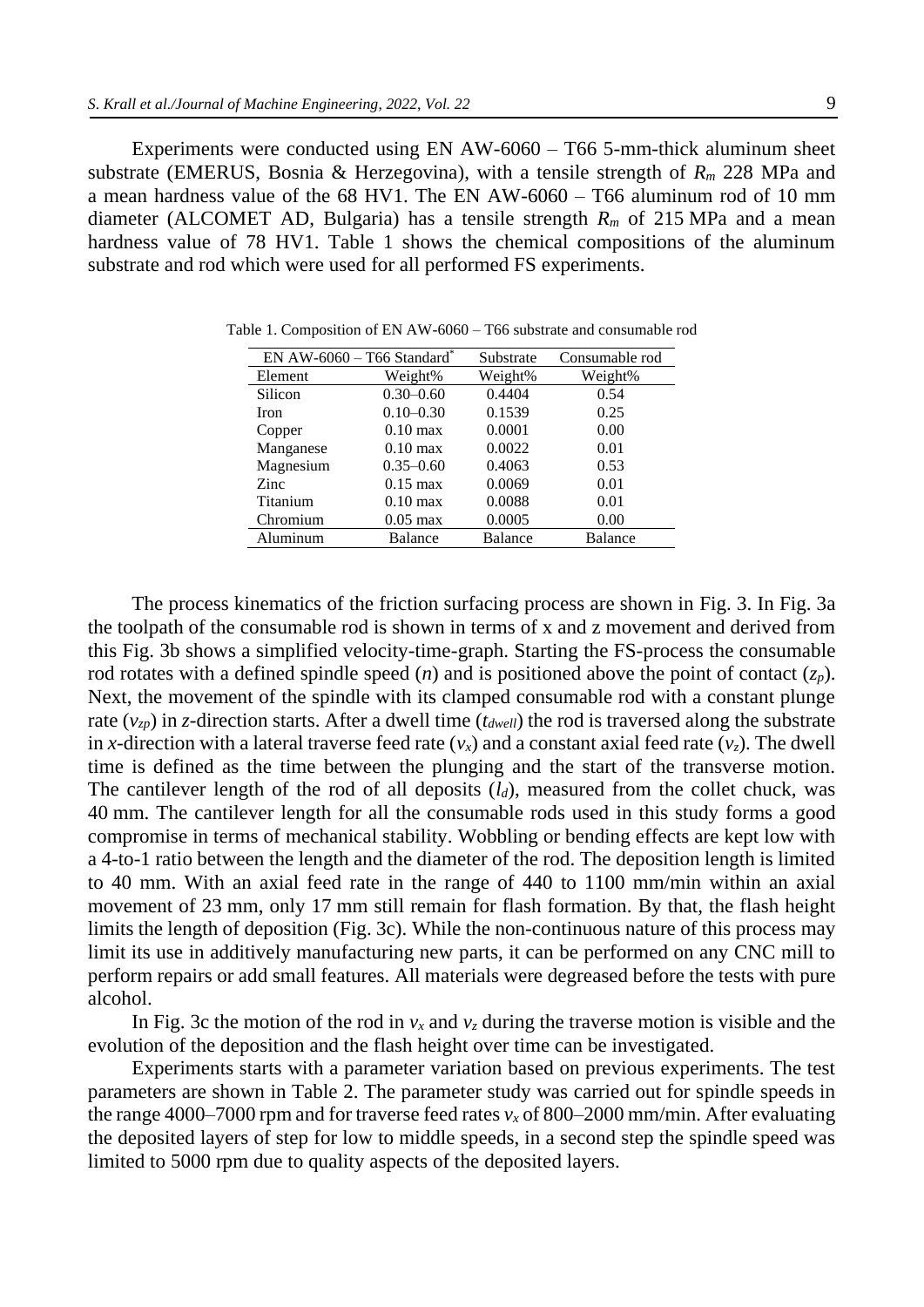

Fig. 3. Process kinematics for FS: a) consumable rod path, b) rod velocities, c) evolution of FS deposit

Table 2. Friction surfacing parameters used in the parameter study (for EN AW-6060 – T66)

| Spindle speed, $n$                  | 4000-7000 rpm       |  |
|-------------------------------------|---------------------|--|
| Lateral traverse feed rate, $v_x$   | 800-2000 mm/min     |  |
| Axial feed rate, $v_z$              | $440 - 1100$ mm/min |  |
| Initial plunge, $z_p$               | $1 \text{ mm}$      |  |
| Plunge rate, $v_{z}$                | $20 \text{ mm/min}$ |  |
| Dwell at end of plunge, $t_{dwell}$ | $0.25$ seconds      |  |
| Length of deposit, $l_d$            | 40 mm               |  |
|                                     |                     |  |

To evaluate the quality of the deposited layer, transverse cross-sections of the samples were made. The specimens were extracted from the center of the deposited layer, in the lateral *y-z*-plane (perpendicular to the traverse direction) to observe the steady state region. If the process is stabilized in the *z*-force, a so-called steady state region is reached. The crosssectional specimens were then ground successively with 240, 400, 600, 800, 1200, and 2500 grit SiC paper, followed by polishing with 6 µm and 1 µm diamond slurry.

Micro-indentation tests were conducted with a mobile microhardness tester Krautkramer MIC 20 (General Electric, USA) using a Vickers diamond indenter in conjunction with its HV1 (load  $= 9.81$  N). The hardness measurements were performed within the produced layers from the top of the coating across the interface into the substrate.

Beside the evaluation of deposition morphology through cross-section and hardness profiles of the deposited material for single and multi-layer, the metrics according to Gandra et al. [21] were used to quantitatively describe the layer properties. In addition to these metrics, a new indicator was defined to describe the amount of bonded material after deposition (*Brate*). For the most applications the unbonded edges of the layers have to be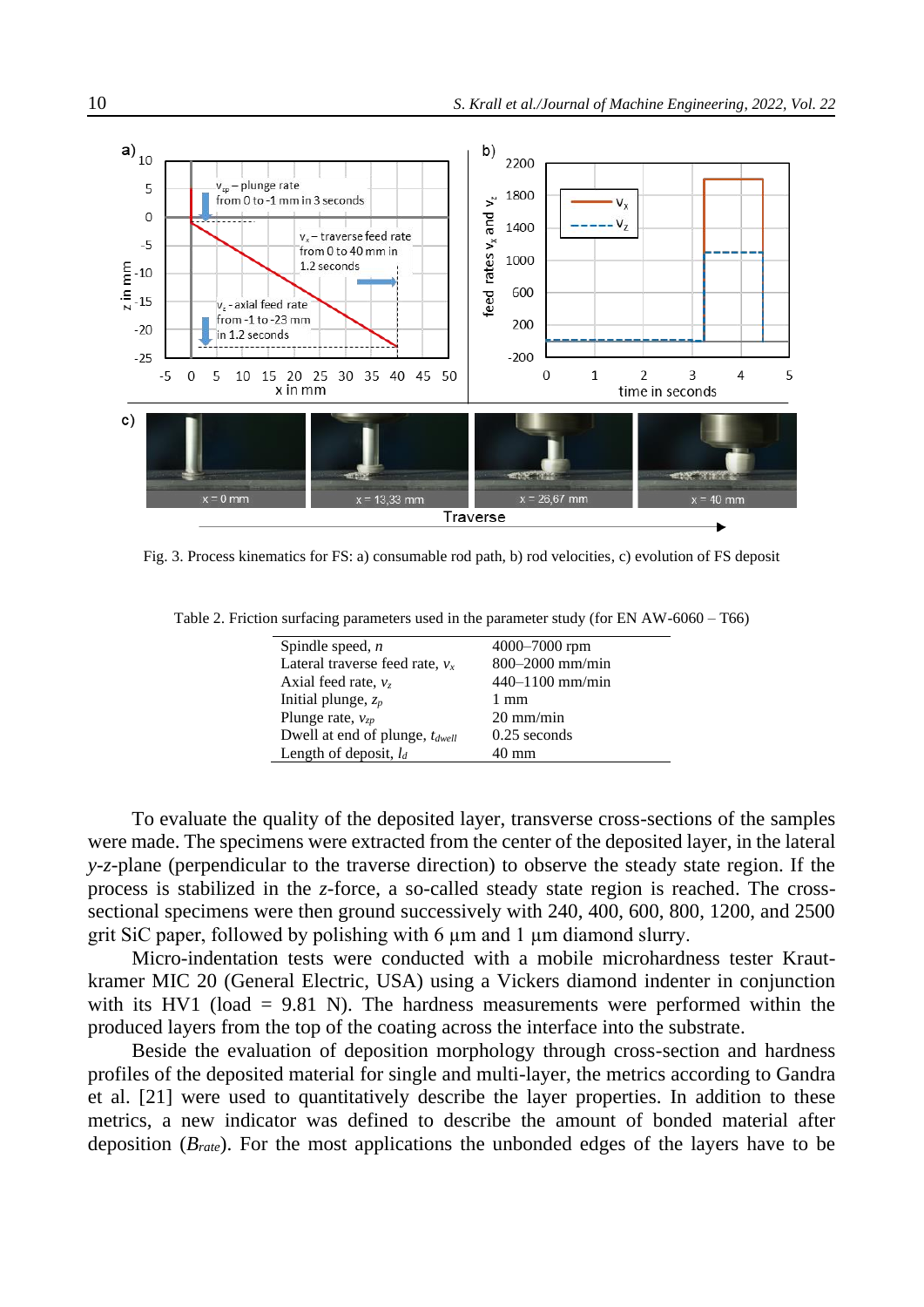removed afterwards to create a functionally acceptable geometry. The *Brate* can be determined by multiplying the deposition rate and joining efficiency. The joining efficiency describes the ratio between the bonded width  $(w_b)$  and the total width of deposition  $(w_d)$  and indicastes the part of the deposited area that is effectively joined to the substrate.

$$
B_{rate} = D_{rate} \cdot J_{eff} \tag{1}
$$

where:  $D_{rate}$  – deposition rate,  $J_{eff}$  – joining efficiency.

# 3. RESULTS AND DISCUSSION

In this section the deposited FS layers are investigated and a comparison between the properties of a single and a multi-layer were done. In detail a discussion on the deposition morphology, variations in process dynamics and the properties in microstructure were presented.

### 3.1. SINGLE LAYER DEPOSITION

In order to classify the results of the deposited layer, a visual evaluation of deposition morphology was done to assess the quality. The uniformity in height and width of each layer and the layer adhesion was evaluated. The latter was done using a feeler gauge to inspect possible air gaps. The results of this evaluation metrology are shown in Fig. 4.

In addition to visual inspections, the implemented dynamometer was used to visualize the forces of the FS process. It is characteristic for this kind of process that the normal force is immediately rising when the consumable rod touches the substrate. In Fig. 4a an exemplary FS-process for aluminum is shown. Within the initial pre-heating stage of friction surfacing, frictional heat due to contact is the major energy source, which is proportional to the applied pressure. The temperature of material continues to rise and combined with high strain rates, the stick-slip conditions vary continuously as the material begins to plastically deform. Since plastic deformation depends on the shear stresses and internal energy stored within the heated rod the dependence on frictional pressure reduces. At this stage the process force starts to drop, till the entire rod face has completely reached the plastic deformation stage and the forces stabilize, entering the steady state regimen.

The *z*-force is the highest force in the FS-process, with the peak forces attained at the initial cold contact. Figure 4b indicates the maximum value of contact force while plunging compared to the rotational speed. The numbers represent an average value of all parameter sets at same speeds.

In Fig. 4c the mean average signal of the steady state force for each parameter set is shown. Parameters which lead to a usable layer are indicated in green, appropriate layer with some lack in homogenous layer structures (height and width) in orange and not-usable parameters are colored in red. It can be seen, that a minimum value of the steady state fore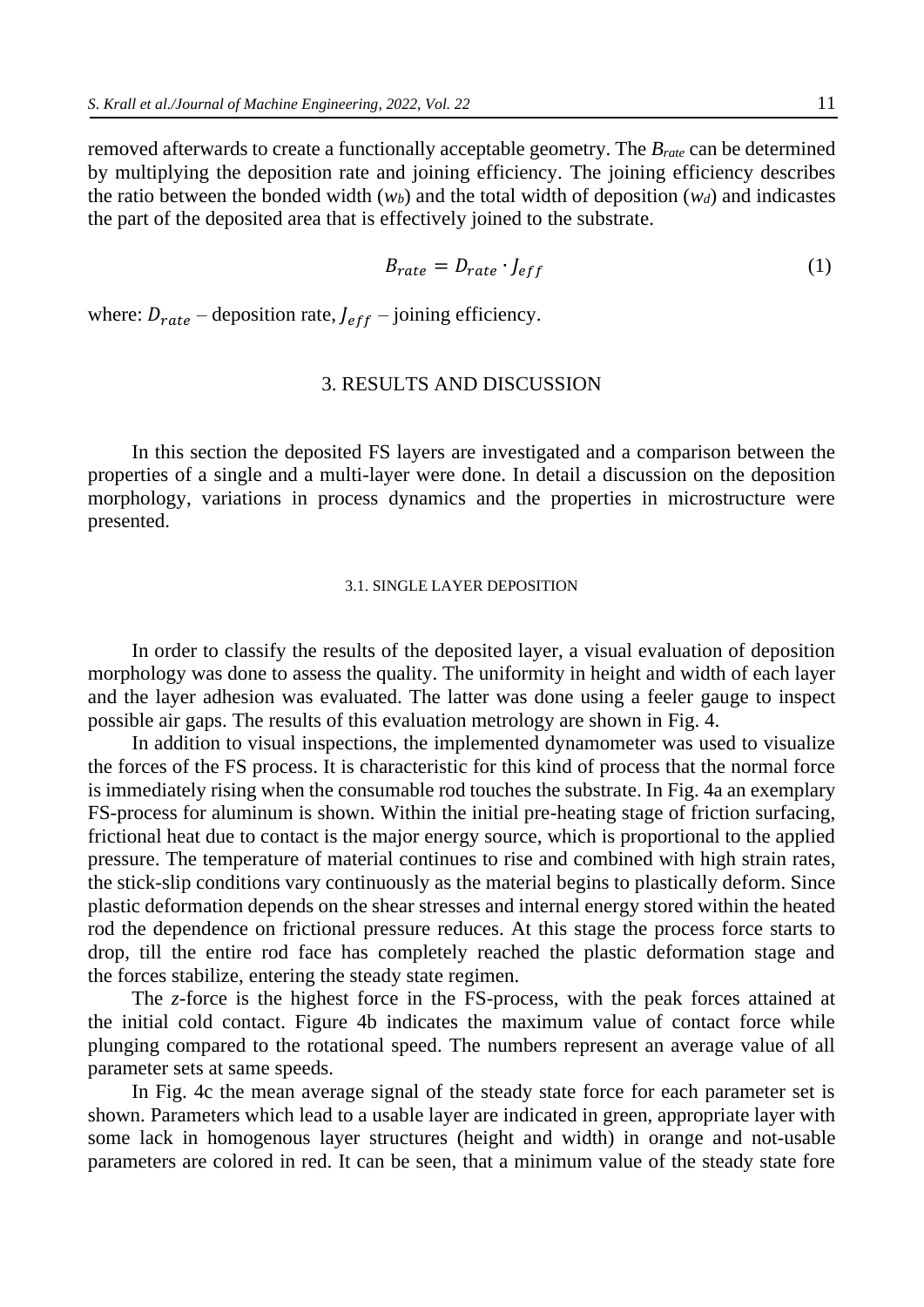of approximately 1200 N is needed to achieve a good bonding condition. To indicate the difference in layer quality, Fig. 4d shows exemplary some pictures of the different layers classified by its quality.

As a result, it can be seen that low rotational speeds in combination with low feed rates lead to an unsuitable deposition result and bonding behavior. By increasing the speed and feed the homogeneity of the layer increases. Each layer decreases in height by increasing the feed rate. At a speed of 5000 rpm in combination with higher feed rates, the quality of the deposited layer increases.



Fig. 4. Results of the parameter study: a) exemplary FS-process for aluminum, b) maximum plunge force, c) mean average steady state force, d) detailed images of usable and not usable bondings

Based on the shown parameter tests, Table 2 lists the most promising parameter set for further FS experiments. The used parameter set, represented as point 1 in Fig. 5, showed the best properties in terms of layer adhesion and productivity.

In Fig. 5 a cross-section of a single layer using the parameters of Table 3 is displayed. As it can be seen, the layer can be sectioned into an unbonded and a bonded part. Most of the unbonded region is on the retreating side. By measuring the total width  $(w_d)$  and the bonded width  $(w_b)$  of deposition, the percentage of the bonded surface, joining efficiency  $(J_{\text{eff}})$ , can be calculated as about 58%. These unbonded regions need to be machined off for better mechanical and corrosion performance of the coatings. The deposition efficiency (*Deff*) for the shown single layer can be calculated to 70%, the coating efficiency  $(C_{\text{eff}})$  to 40% (Table 4). Thus, the major fraction of the plastically deformed material goes into the flash.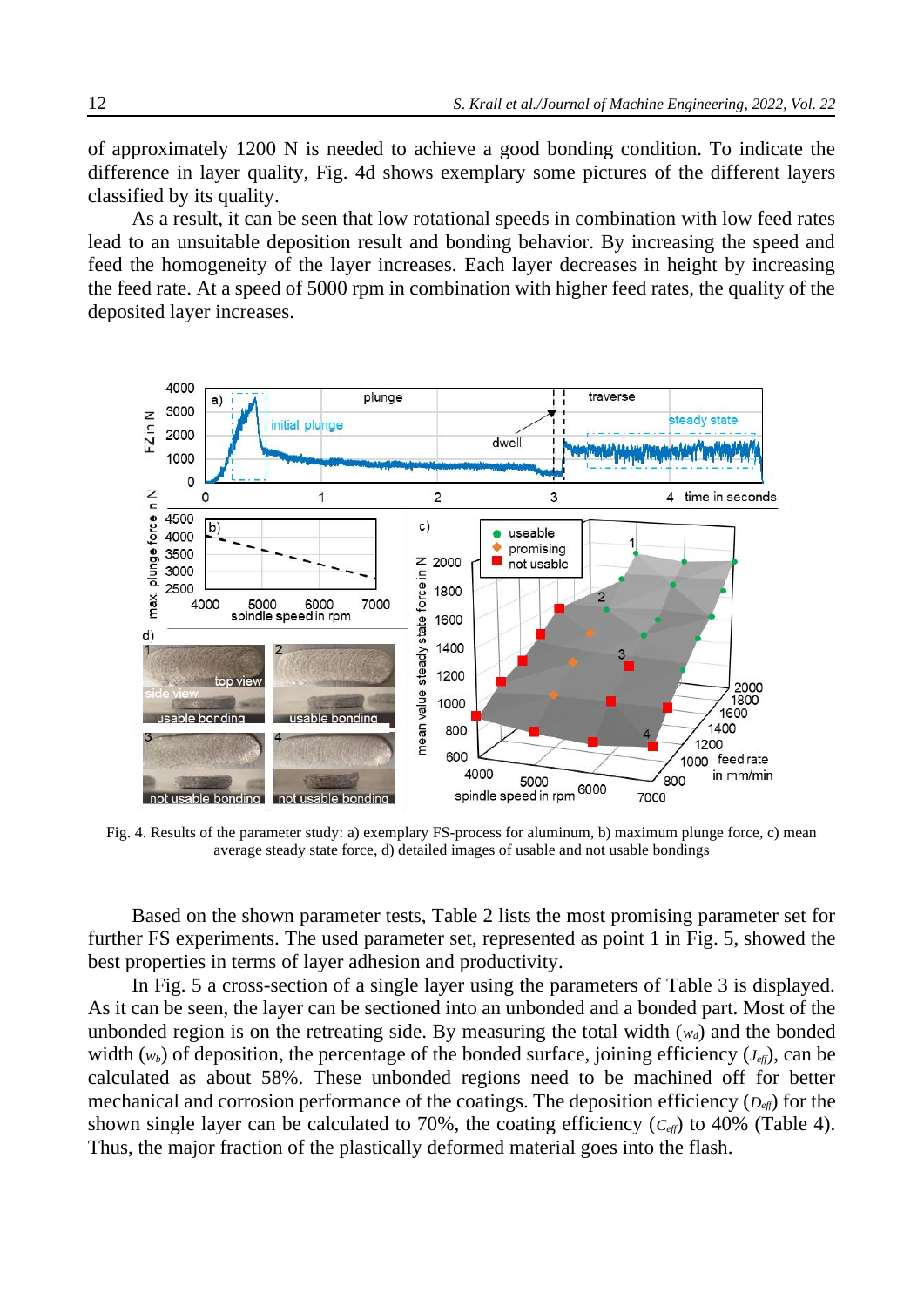

Fig. 5. Cross-sectional view of deposit for single layer friction surfacing of EN AW 6060 – T66

Next to cross-sections, the normal forces in *z*-direction of two identical FS parameter tests are shown in Fig. 6. Similar to the force plot shown in Fig. 4 the process forces during deposition of a single layer can be split up in three-time segments (plunge, dwell and traverse). The measured *z*-force during plunging and in the steady-state was calculated from two experiments for one single layer. The results are shown in two bar plots in Fig. 6. What is also striking is that both force plots over time shows only a small deviation in the traverse segment.



Fig. 6. Measured process force in z-direction for single layer deposition of EN AW 6060 – T66

In order to obtain the temperature behavior while FS a single RTD sensor was implemented in the substrate close to the surface. As the temperature is influenced by the heat flux, the temperature difference due to heat conduction need to be added to the measured sensor data to obtain the surface temperature. As aluminum has a high thermal conductivity and the difference in height is about 0.1 mm, therefore, the difference between measured data and the surface temperature can be neglected. In Fig. 7 the temperature data of the RTD sensor is shown.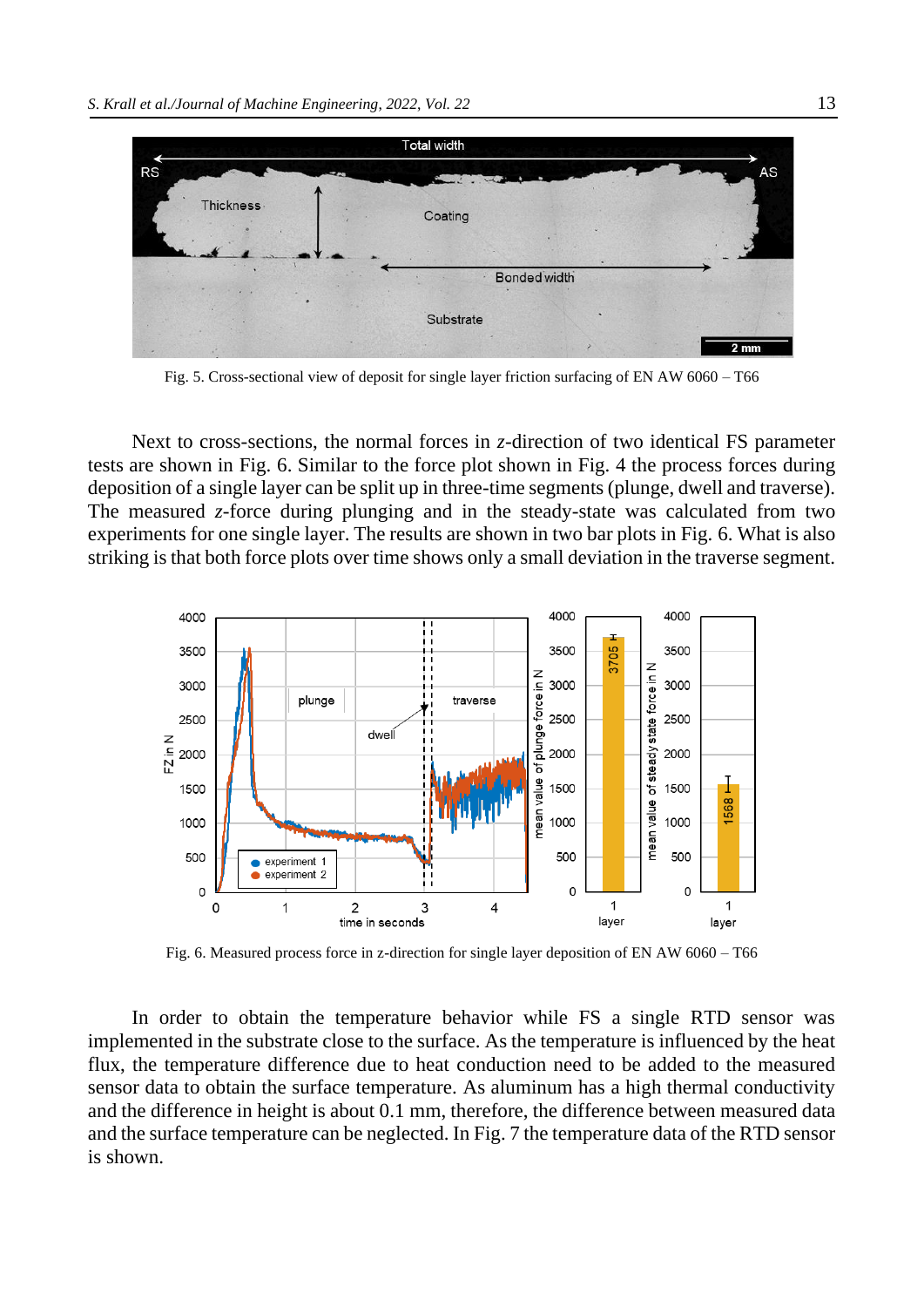

Fig. 7. Measured temperature of the substrate during single layer deposition of EN AW 6060 – T66

From this dataset the temperature gradient was calculated by *dT*/*dt* (green). It is clearly visible, that the maximum measured temperature is below the liquidus area of AW 6060 T66. The peak temperature achieved during the deposition is 405°C, which is 62–69% of the solidus temperature for EN AW 6060 – T66. The temperature gradient shows a value of about 3700°C/s and indicates that FS is a highly dynamic process in terms of temperature. The cooling behavior indicates an exponential decay. Thus, a local heat zone is still retained for a short time.

### 3.2. MULTI-LAYER DEPOSITION

Table 3. Friction surfacing parameters chosen for multi-layer deposition (for EN AW-6060 – T66)

| Spindle speed, $n$                         | $5000$ rpm          |  |  |
|--------------------------------------------|---------------------|--|--|
| Lateral traverse feed rate, $v_x$          | $2000$ mm/min       |  |  |
| Axial feed rate, $vz$                      | $1100$ mm/min       |  |  |
| Initial plunge, $z_p$                      | $1 \text{ mm}$      |  |  |
| Plunge rate, $v_{zv}$                      | $20 \text{ mm/min}$ |  |  |
| Dwell at end of plunge, t <sub>dwell</sub> | $0.25$ seconds      |  |  |
| Length of deposit, $l_d$                   | 40 mm               |  |  |

To evaluate a multi-layer FS process, the most promising parameter from the singlelayer process set was selected. The parameters used for multi-layer deposition are listed in Table 3. For multilayered coatings, three layers were deposited using identical process parameters. The rods were plunged at the same position for all three layers. In order to have the same initial conditions for all layers, a cooling time was considered to start at room temperature. Similar to single layer depositions, no shielding gas was used and no post processing of coatings (e.g., machining, polishing) was performed.

Figure 8 shows a cross-section of multiple layers, it can be observed that the total and bonded widths as well as the thickness of each layer are similar in all layers. These measurements have been summarized in Table 4. This leads to a relatively consistent joining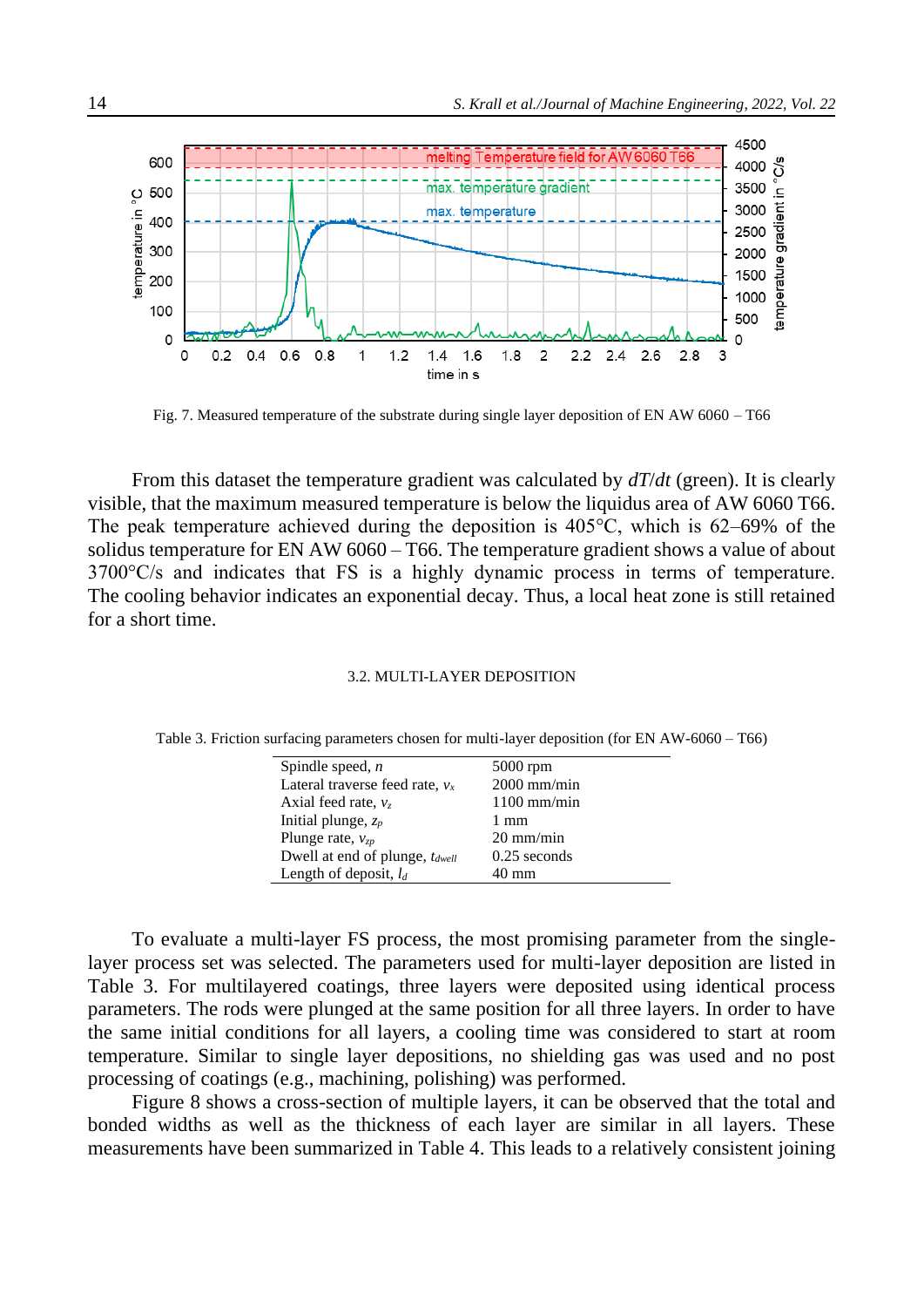efficiency. By observing the coating efficiency  $(C_{\text{eff}})$ , which reflects the fraction of the consumed rod that is actually bonded to the substrate, a nearly constant behavior over the three layers is seen (Table 4). This indicates that the deposition process is not changing and process parameters do not have to be adapted layer wise in order to create multi-layer deposits. Despite the good coating efficiency some unbonded areas or cavities between the substrate and layer one, as well as between the layers were observed. This can be due to an undefined surface roughness and oxides on top of each layer. In order to avoid these kinds of defects, machining of the top surface of each deposited layer can be performed.



Fig. 8. Cross-sectional view of multi-layer depositions of EN AW 6060 – T66 by friction surfacing

In Fig. 9 the change in flash height as a function of deposition length for all three layers is shown. The slope of flash height runs similarly to the axial feed rate  $(v<sub>z</sub>)$ . When plunging, the flash height has a higher slope than the feed rate. In the traverse region it is opposite. This difference is attributed to the curling of the flash and an increase in thickness as the deposition progresses. This linear slope of flash height for all three layers, as a function of time, is similar. This suggests that the flash height is not influenced by small process changes which can be seen in Table 4.



Fig. 9. Flash height as a function of time for multi-layered deposits of EN AW 6060 – T66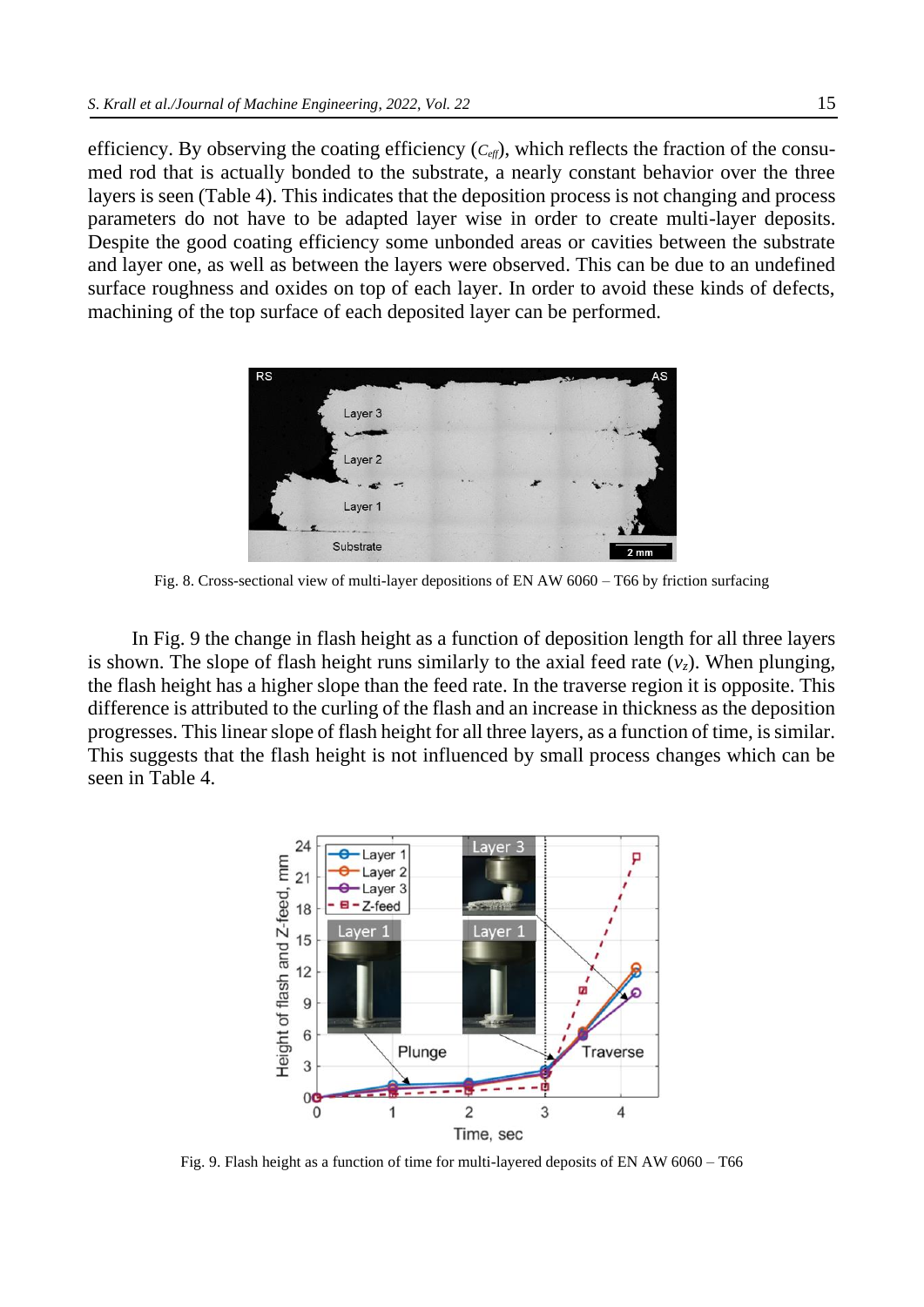In Fig. 10 the axial (z) forces for multi-layer deposition of all three layers have been plotted. After the 1st layer the peak forces while plunging are delayed. As a result of the high surface-roughness and a starting ramp of the deposition height of the 1<sup>st</sup> layer, the consumable rod has no solid contact with the 1<sup>st</sup> layer and begins to wobble (Fig. 10) at start for the 2<sup>nd</sup> and the  $3<sup>rd</sup>$  layer. This can be observed in the x and y forces which are up to 1400 N. Subsequently, no fast warm up in the consumable rod as well as in the substrate takes place and therefore, the plunging stage is unstable. The  $2<sup>nd</sup>$  and the  $3<sup>rd</sup>$  layers do not show a typical small high rising single peak like the first layer. After plunging (about 3 seconds) and beginning the transverse motion, the forces in x, y and z stabilized and a visible steady-state with higher z forces (approximately 400 N more) was observed for the  $2<sup>nd</sup>$  and the  $3<sup>rd</sup>$  layers. For each new layer a new consumable rod, with the same size, was used and plunged at the same starting point. Between each deposition, the layers were allowed to cool down to room temperature before depositing the next one.



Fig. 10. Z-forces for each layer in a multi-layered deposition of EN AW 6060 – T66 using friction surfacing

Figure 11 shows the microhardness measurements for the multi-layer friction surfacing process. The substrate has a mean bulk hardness value of 68 HV1. It can be seen that the hardness of the substrate decreases in the heat affected zone of the substrate. The deposited layers have an average hardness of 56 HV1 (measured close to the process centerline), which is 29% lower than the initial hardness of the consumable rod. Research on friction surfacing of steels has shown that the deposited layers have higher hardness than the consumable rod, which is primarily due to the Hall-Petch effect, *i.e.*, increasing hardness with decreasing grain size [22, 23]. For aluminum a decrease in hardness is also shown by Gandra [10], where the layer presents a refined microstructure, but the loss of the T6 initial heat treatment leads to a 15 % hardness decrease compared to the rod in as-received condition. Table 4 shows a summary of the measured physical quantities and calculated performance metrics according to [21] that are discussed in this section.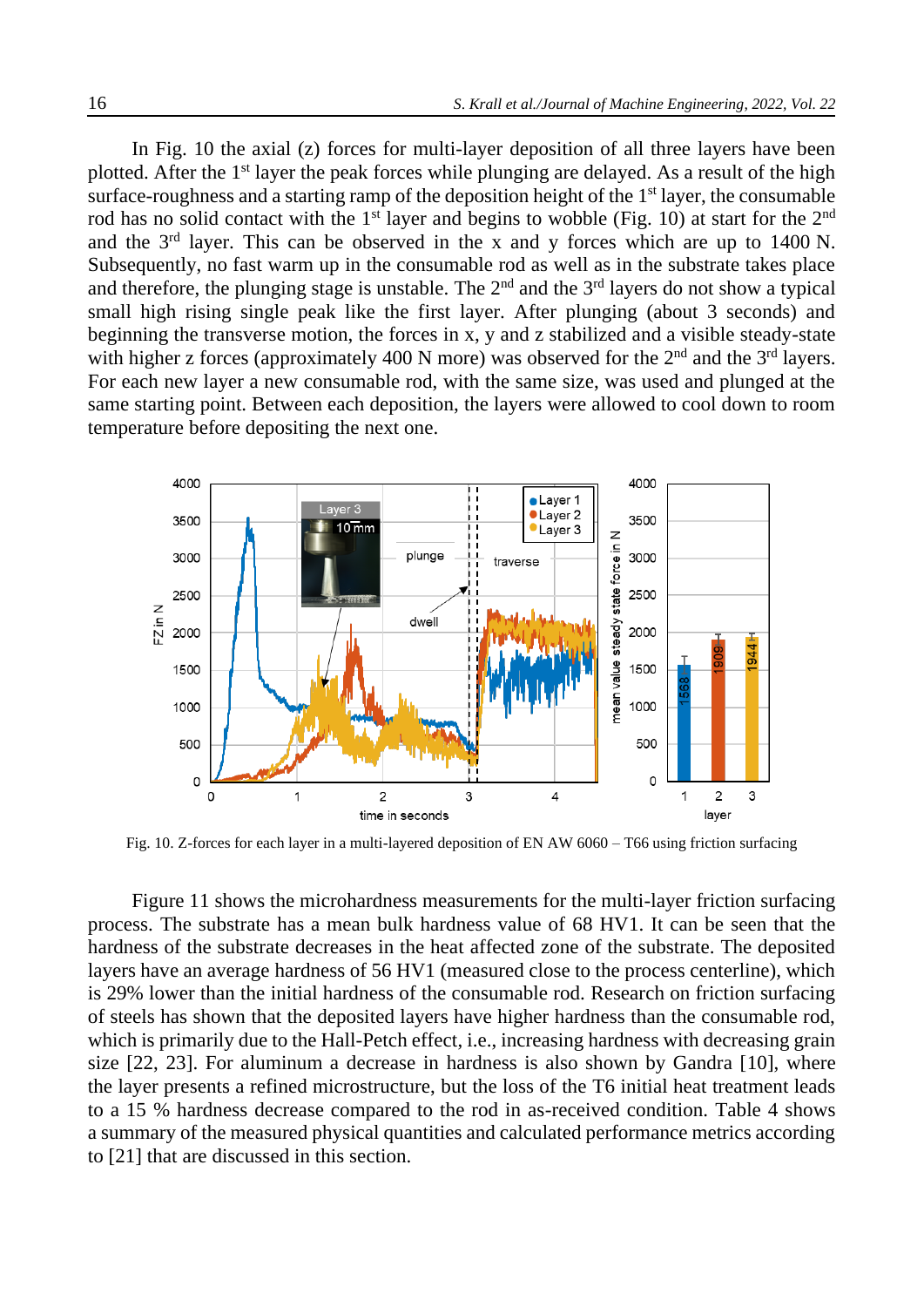

Fig. 11. Microhardness (HV1) profile for multi-layered friction surfacing of EN AW 6060 – T66

|                                             |       | Layer |                             |       |  |
|---------------------------------------------|-------|-------|-----------------------------|-------|--|
|                                             | Units |       | $\mathcal{D}_{\mathcal{L}}$ | 3     |  |
| Deposition morphology and process variables |       |       |                             |       |  |
| Total width of deposition, $w_d$            | mm    | 15.01 | 13.08                       | 13.70 |  |
| Bonded width of deposition, $w_b$           | mm    | 8.68  | 8.37                        | 8.33  |  |
| Thickness of deposition, $h_d$              | mm    | 2.00  | 2.00                        | 2.04  |  |
| Steady state axial force, $F_{steady}$      | N     | 1540  | 1982                        | 1993  |  |
| Performance metrics                         |       |       |                             |       |  |
| Consumption rate, Crate                     | kg/hr | 14.00 | 14.00                       | 14.00 |  |
| Deposition rate, $D_{\text{rate}}$          | kg/hr | 9.74  | 8.47                        | 9.04  |  |
| Deposition efficiency, $D_{\text{eff}}$     | $\%$  | 69.6  | 60.5                        | 64.6  |  |
| Joining efficiency, $J_{\text{eff}}$        | $\%$  | 57.8  | 64.0                        | 60.8  |  |
| Coating efficiency, $C_{\text{eff}}$        | $\%$  | 40.2  | 38.8                        | 39.3  |  |
| Bonding rate, $Brate$                       | kg/hr | 5.63  | 5.42                        | 5.50  |  |

Table 4. Measured physical quantities for multi-layer deposition

# 4. SUMMARY

Friction surfacing was performed using consumable rods and substrates made of EN AW 6060 – T66 to produce single and multi-layered coatings at constant process parameters. All depositions were performed using position control. The observations of various in-process measurements and post process characterization can be summarized as:

An extensive study of process parameters was conducted to obtain conditions which produce acceptable morphology and interface for the coatings. It was observed that for the alloy and rod diameter in this study, a rotation speed of higher than 5000 rpm and traverse rates greater than 1600 mm/min were acceptable.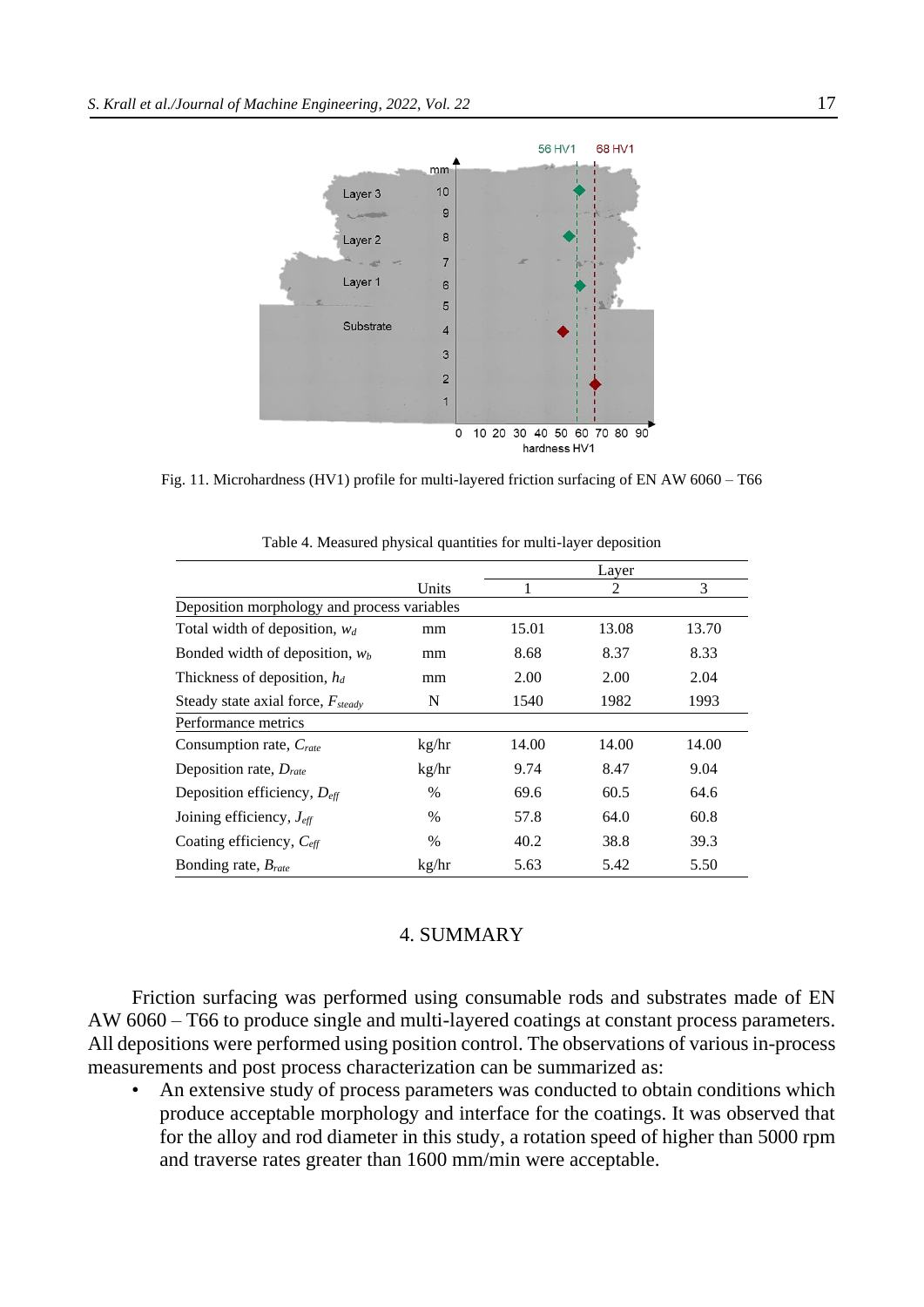- A minimum value of the steady state force of approximately 1200 N is needed to achieve a good bonding condition.
- Due to the high traverse rates friction surfacing was able to deposit coatings at deposition rates of 9 kg/hr.
- Temperature profiles during friction surfacing were recorded using RTD sensors and a peak temperature close to 400 $\degree$ C ( $\sim$  70% of solidus) was observed.
- Large temperature gradients during friction surfacing were observed, which lead to the loss of T6 heat treatment condition in the base metal. This resulted in reduction of hardness in the deposited material.
- Multilayer deposits using acceptable condition obtained from single layer deposits were performed. The thickness, deposition and joining efficiency remained fairly consistent across the three layers.
- The process dynamics during traverse motion were consistent across all layers. However, the presence of oxides and uneven surface, the subsequent layers experienced wobbling of the consumable rod during the plunging stage.

This study shows that the friction surfacing parameters don't need to be adjusted even after the second layer of EN AW 6060 – T66 is deposited. As most of the material goes into flash during the FS process a need to find methods for reusing or recycling the material evolved as flash is logical. The friction surfacing process as studied in this work is accessible to anybody with a CNC mill and is very well suited for repairs, remanufacturing, and the addition of small features. In addition, due to its small size the consumable rod can access inside pockets.

#### ACKNOWLEDGEMENTS

*The authors would like to acknowledge the support of this work by the Austrian Marshall Plan Foundation endowed professorship (FFG project number 846946), the members of the Institute of Production Engineering and Photonic Technologies at TU Wien who helped setting up the experiments setup.*

### **REFERENCES**

- [1] GANDRA J., KROHN H., MIRANDA R.M., VILACA P., QUINTINO L., DOS SANTOS J.F., 2014, *Friction Surfacing - A Review*, Journal of Materials Processing Technology, 214, 5, 1062–1093.
- [2] KLOPSTOCK H., 1941, *An Improved Method of Joining or Welding Metal*s, Patent Specification Ref. 572789.
- [3] BEDFORD G.M., VITANOV V.I., VOUTCHKOV I.I., 2001, *On the Thermo-Mechanical Events During Friction Surfacing of High Speed Steels*, Surface and Coatings Technology, 141/1, 34–39.
- [4] RAFI H.K., PHANIKUMAR G., RAO K.P., 2011, *Material Flow Visualization During Friction Surfacing*, Metallurgical and Materials Transactions A, 42/4, 937–939.
- [5] PHILLIPS B.J., AVERY D.Z., LIU T., RODRIGUEZ O.L., MASON C.J.T., JORDON J.B., BREWER L.N., ALLISON P.G., 2019, *Microstructure-Deformation Relationship of Additive Friction Stir-Deposition Al–Mg–Si*, Materialia 7, 100387, ISSN 2589–1529.
- [6] KHODABAKHSHI F., GERLICH A.P., 2018, *Potentials and Strategies of Solid-State Additive Friction-Stir Manufacturing Technology: A Critical Review*, Journal of Manufacturing Processes, 36, 77–92, ISSN 1526–6125.
- [7] SAKIHAMA H., TOKISUE H., KATOH K., 2003, *Mechanical Properties of Friction Surfaced 5052 Aluminum Alloy*, Materials Transactions, 44/12, 2688–2694.